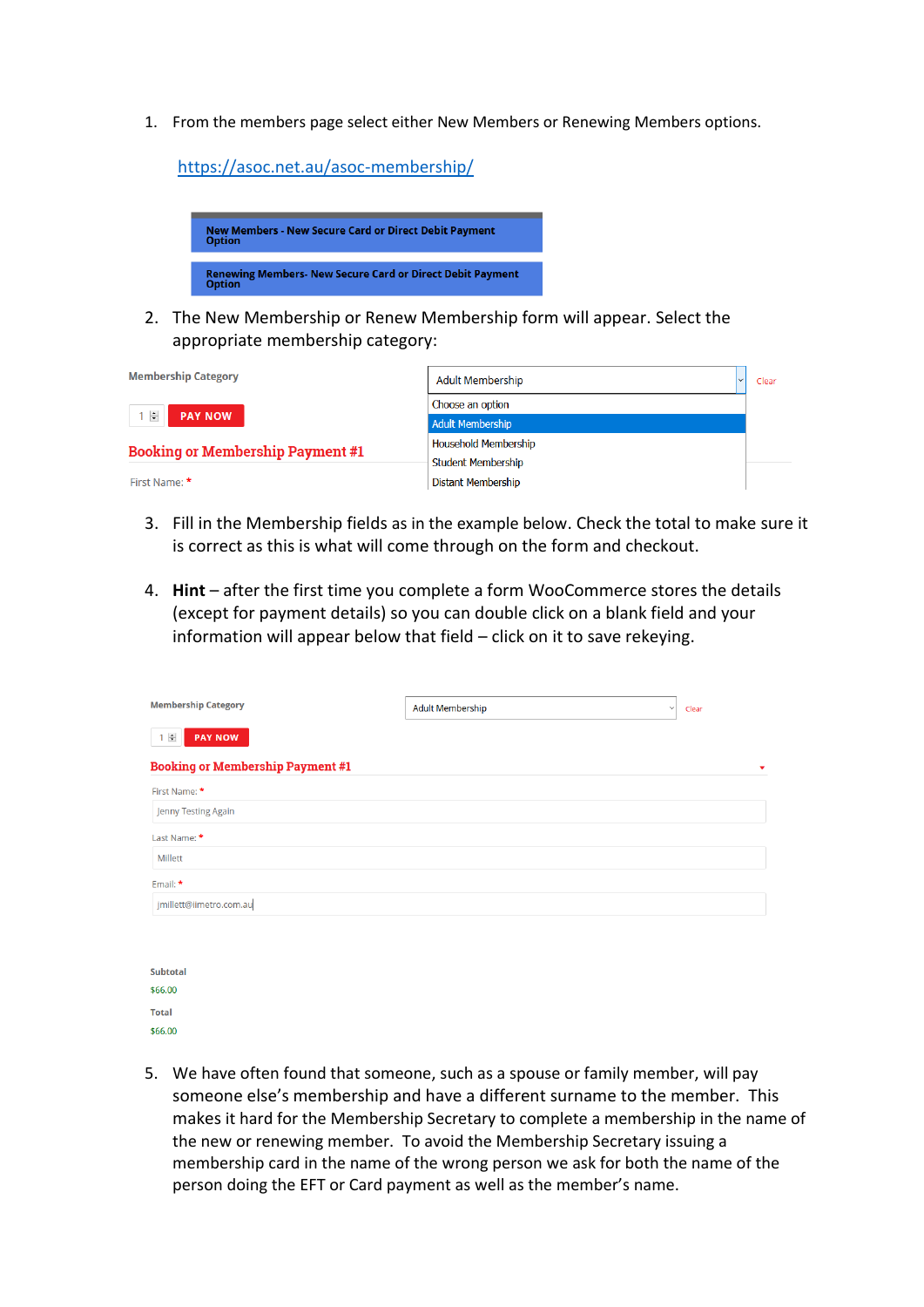6. Fill in the fields below the total and yes, you do have to enter a postcode in the postcode field for it to work. Membership number is voluntary (I can never remember mine) and if you don't know your membership number you should be able to bypass that field by clicking on the phone number field.

| Name of Member *                           |                           |
|--------------------------------------------|---------------------------|
| <b>Jenny Testing</b>                       | <b>Millett</b>            |
| First                                      | Last                      |
| Address of Member *                        |                           |
| 33 The Valley of IT                        |                           |
| Street Address or P.O. Adress              |                           |
| <b>IT Ga Ga Land</b>                       | nsw                       |
| City                                       | State / Province / Region |
| 2619                                       |                           |
| ZIP / Postal Code                          |                           |
| <b>Email of Member *</b>                   |                           |
| webmaster@asoc.net.au                      |                           |
| <b>ASOC Membership Number (if known)</b>   |                           |
| <b>Phone Number*</b>                       |                           |
| 02629990695                                |                           |
| I wish to receive the ASOC Newsletter by * |                           |
| ◉ Web Page Download                        |                           |
| ○ Post                                     |                           |
|                                            |                           |

7. When you have finished reviewing the fields on the screen and please go back up to the '"Pay Now button and click on it.

| <b>Membership Category</b>                    | <b>Adult Membership</b><br>$\checkmark$ | Clear |
|-----------------------------------------------|-----------------------------------------|-------|
| $1$ $\oplus$ $\blacksquare$<br><b>PAY NOW</b> |                                         |       |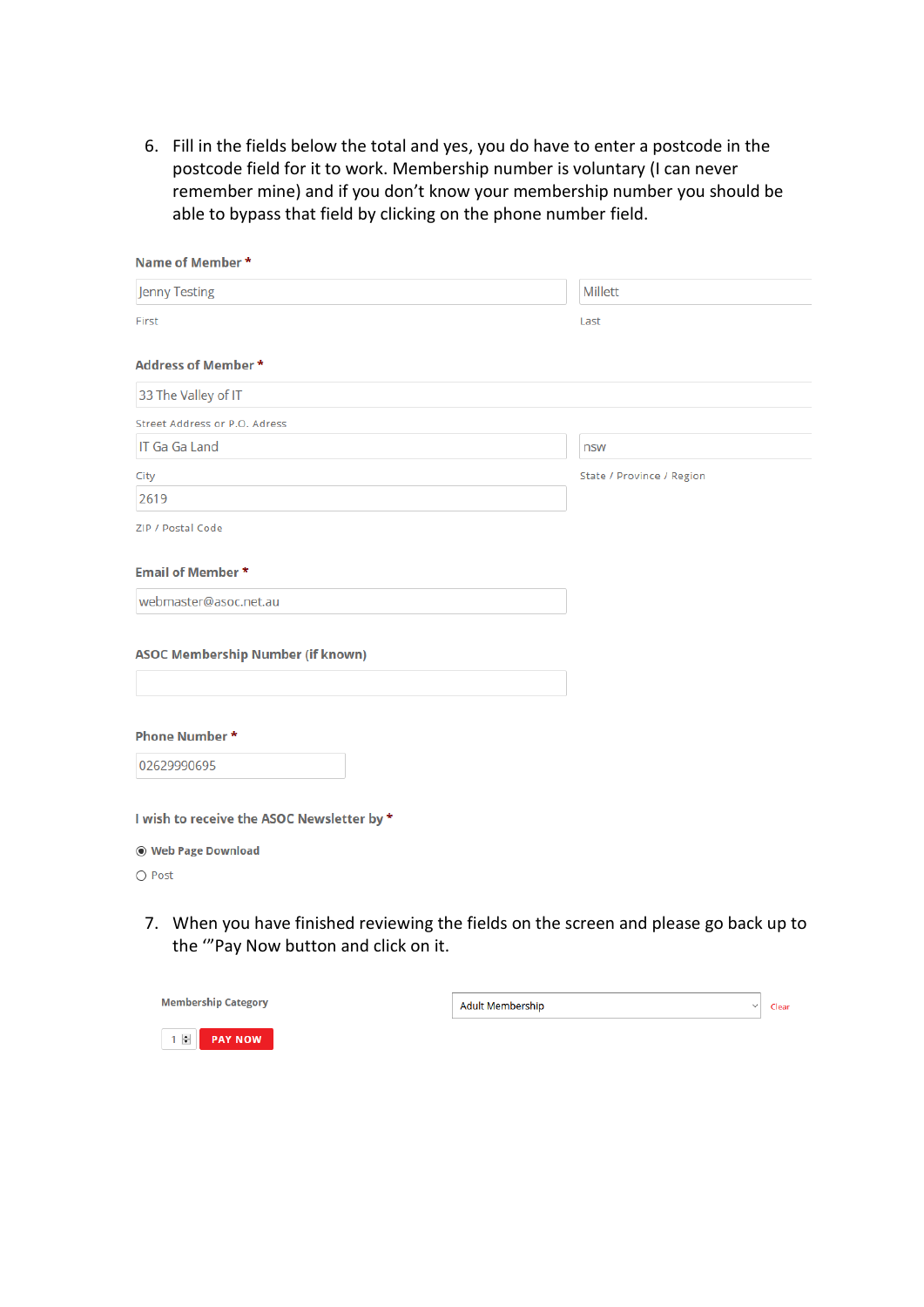### 8. You should now be on the cart page:

|                                        |             | Artists Society Of Canberra Home About 2019 Spring Exhibition Newsletters Artists Calendar<br><b>Contact Us</b>                                                                                                                |          |            |                | <b>Site Map</b><br>Έ<br>œ |
|----------------------------------------|-------------|--------------------------------------------------------------------------------------------------------------------------------------------------------------------------------------------------------------------------------|----------|------------|----------------|---------------------------|
|                                        | ⌀           | "Hembership Renewal" has been added to your cart.                                                                                                                                                                              |          |            |                | CONTINUE SHOPPING         |
|                                        |             | Product<br>Membership Renewal - Adult Hembership<br>Name of Nember: Jenny Testing Millett                                                                                                                                      |          | $P_{T100}$ | Quantity       | <b>Total</b>              |
| <b>Click on X to</b><br>delete an item | $\times$ 11 | Address of Member: 33 The Valley of IT<br>IT Ga Ga Land, now 2619<br>Australia<br>Han It<br>Email of Hember: webmaster@ascc.net.au<br>Phone Number: 02629990695<br>I wish to receive the ASOC Newsletter by: Web Page Download |          | 866.00     | $\overline{1}$ | \$66.00                   |
|                                        |             |                                                                                                                                                                                                                                |          |            |                | <b>UPDATE CART</b>        |
|                                        |             |                                                                                                                                                                                                                                |          |            |                | <b>Cart totals</b>        |
|                                        |             |                                                                                                                                                                                                                                | Subtotal |            |                | \$68.00                   |

- 9. Check the details and if they are OK Click on "Proceed to Checkout". If they are not OK (for example you may have entered the membership twice) just delete the unwanted item in the shopping cart and click back on the browser or start from 1 above (don't forget the hint at 4. above).
- 10. If everything is OK, you will now see billing for the items you have already entered on the Membership form page. If you are using the checkout for the first time you may see some blank fields that need to be filled out. WooCommerce saves most of these, so the next time you are doing a registration with ASOC you don't have to repeat unless something has changed. Your credit card payment details are not saved here. Instead, these are saved by the gateway, called eWAY, which processes the card payments. ASOC does not receive any of your credit card information.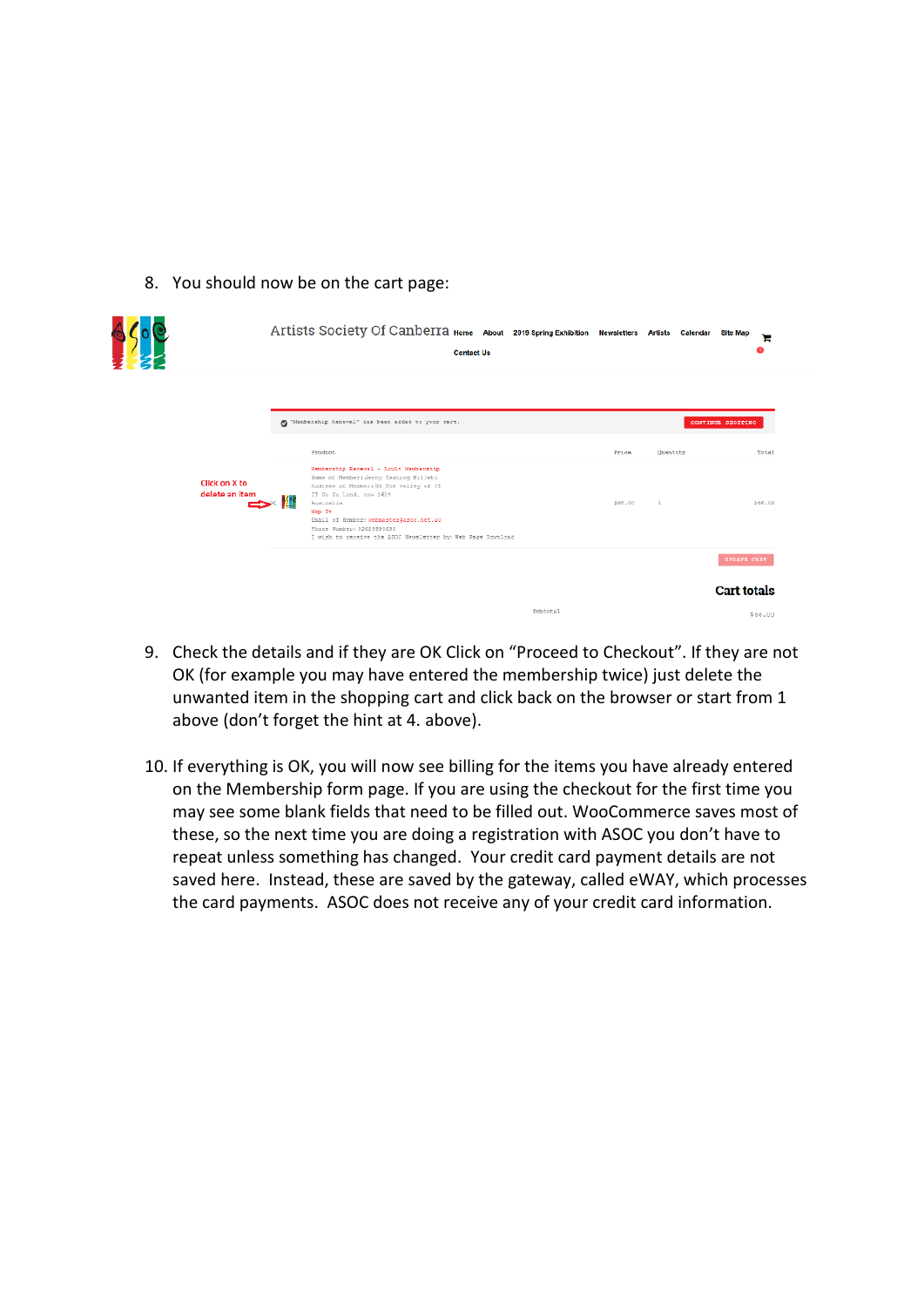| <b>Billing details</b>                 |                | <b>Additional information</b>                               |
|----------------------------------------|----------------|-------------------------------------------------------------|
| First name *                           | Last name*     | <b>Comments/Notes re</b>                                    |
| Jenny                                  | <b>MIllett</b> | Order (optional)                                            |
| Company name (optional)                |                | Notes about your order, e.g.<br>special notes for delivery. |
| <b>ASOC</b>                            |                |                                                             |
| Country *                              |                |                                                             |
| <b>Australia</b>                       |                |                                                             |
| Street address *                       |                |                                                             |
| <b>VVVV</b>                            |                |                                                             |
| Apartment, suite, unit etc. (optional) |                |                                                             |
| Suburb *                               |                |                                                             |
| cse                                    |                |                                                             |
| State *                                |                |                                                             |
| <b>New South Wales</b>                 |                | ▼                                                           |
| Postcode *                             |                |                                                             |
| 2619                                   |                |                                                             |

# 11. Check the field details and if OK scroll down and you will see your order details.

| <b>Your order</b>                                                                                                                                                                                                                         |                    |
|-------------------------------------------------------------------------------------------------------------------------------------------------------------------------------------------------------------------------------------------|--------------------|
| Product                                                                                                                                                                                                                                   | Total              |
| Membership Renewal - Adult Membership x 1                                                                                                                                                                                                 |                    |
| Name of Member: Jenny Testing Millett                                                                                                                                                                                                     |                    |
| Address of Member: 33 The Valley of IT                                                                                                                                                                                                    |                    |
| IT Ga Ga Land, nsw 2619                                                                                                                                                                                                                   |                    |
| Australia                                                                                                                                                                                                                                 | \$66.00            |
| Map It                                                                                                                                                                                                                                    |                    |
| Email of Member: webmaster@asoc.net.au                                                                                                                                                                                                    |                    |
| Phone Number: 02629990695                                                                                                                                                                                                                 |                    |
| I wish to receive the ASOC Newsletter by: Web Page Download                                                                                                                                                                               |                    |
| Subtotal                                                                                                                                                                                                                                  | \$66,00            |
| Total                                                                                                                                                                                                                                     | \$66,00            |
| Direct bank transfer<br>$\left( \widehat{\bullet} \right)$                                                                                                                                                                                |                    |
|                                                                                                                                                                                                                                           |                    |
| Thank you for renewing your ASOC membership. Please make your payment directly into our bank account. Please use your Order ID as the payment reference.<br>Your order will not be processed until the funds have cleared in our account. |                    |
| Credit Card<br>O                                                                                                                                                                                                                          |                    |
| The Privacy Policy below contains ASOC's Internet Policies and Procedures.                                                                                                                                                                |                    |
| M I accept the Privacy Policy *                                                                                                                                                                                                           |                    |
|                                                                                                                                                                                                                                           |                    |
|                                                                                                                                                                                                                                           | <b>PLACE ORDER</b> |

- 12. Click on the preferred payment method (either Direct Debit Transfer or Credit Card as per screen above) and then accept the Privacy Policy (which contains a link to the document if you wish to read it).
- 13. Now Click on the red Place Order button.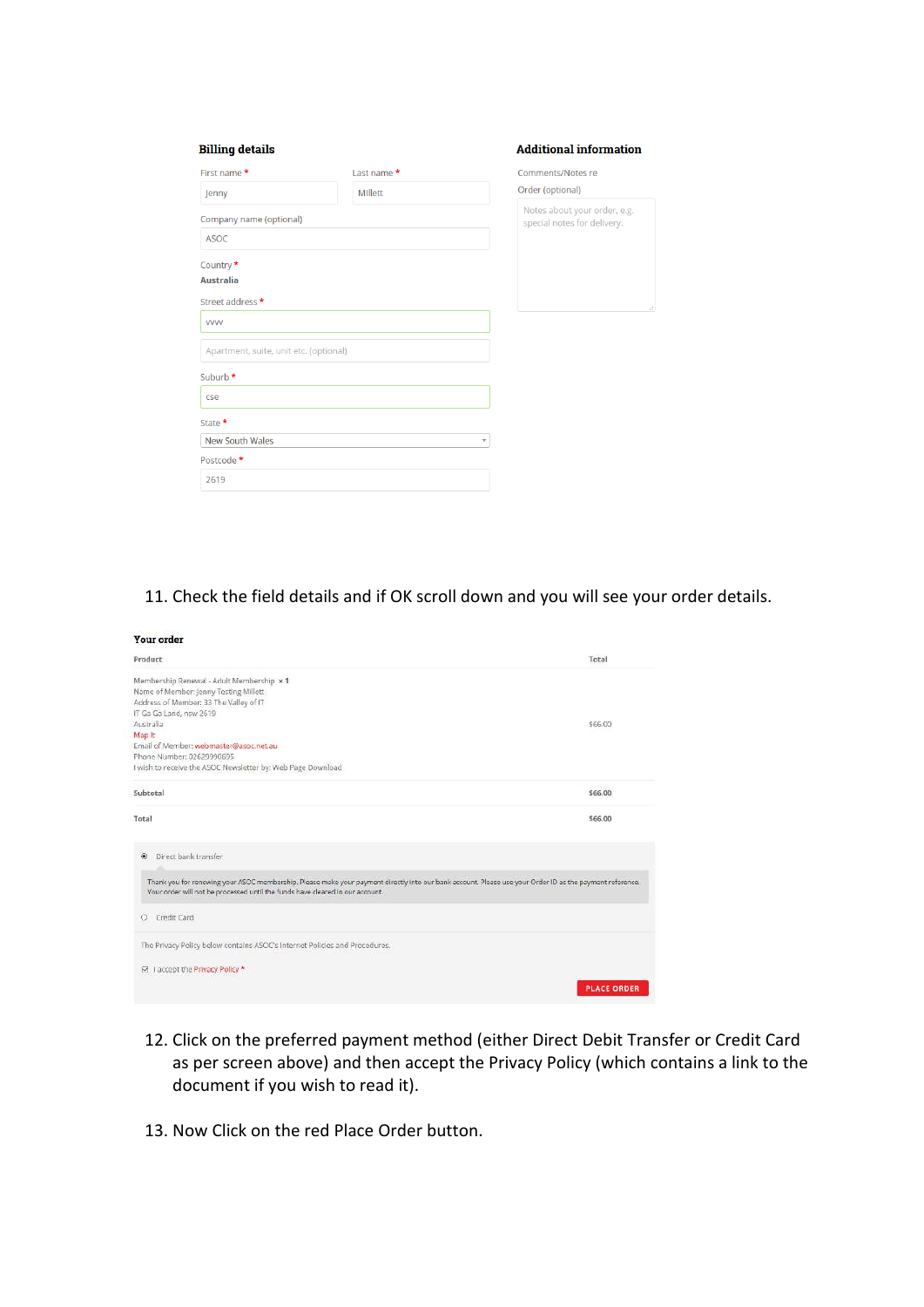## Direct Debit Option

14. You will see a screen similar to the one below with your details. And ASOC's bank account details.

| Thank you. Your order has been received.                                                                                                                                           |              |
|------------------------------------------------------------------------------------------------------------------------------------------------------------------------------------|--------------|
| <b>PAYMENT METHOD:</b><br><b>ORDER NUMBER:</b><br>DATE:<br><b>EMAIL:</b><br><b>TOTAL:</b><br><b>Direct bank transfer</b><br>webmaster@asoc.net.au<br>01/07/2019<br>\$66.00<br>9745 |              |
| <b>Our bank details</b>                                                                                                                                                            |              |
| ASOC:                                                                                                                                                                              |              |
| <b>BANK:</b><br><b>ACCOUNT NUMBER:</b><br>BSB:<br><b>Bendigo Bank</b><br>163574684<br>633 000                                                                                      |              |
| <b>Order details</b>                                                                                                                                                               |              |
|                                                                                                                                                                                    |              |
| Product                                                                                                                                                                            | <b>Total</b> |
| Membership Renewal - Adult Membership × 1<br>Name of Member: Jenny Testing Millett                                                                                                 |              |
| Address of Member: 33 The Valley of IT, IT Ga Ga Land, nsw, 2619, Australia                                                                                                        |              |
| Email of Member: webmaster@asoc.net.au                                                                                                                                             |              |
| <b>Phone Number: 02629990695</b>                                                                                                                                                   | \$66.00      |
| I wish to receive the ASOC Newsletter by: Web Page Download                                                                                                                        |              |
| Ticket #1: First Name: Jenny Testing Again                                                                                                                                         |              |
| <b>Last Name: Millett</b>                                                                                                                                                          |              |

# **15. You will need to manually transfer funds from your account to ASOC's bank account.**

### Card Transaction

- *16.* If you select Credit Card you will be asked for your credit card details which are *securely processed by the eWay finance gateway. ASOC has no access to your card details.*
- 17. In the example below you will see that card details had already been entered when testing so details have been saved by eWay.